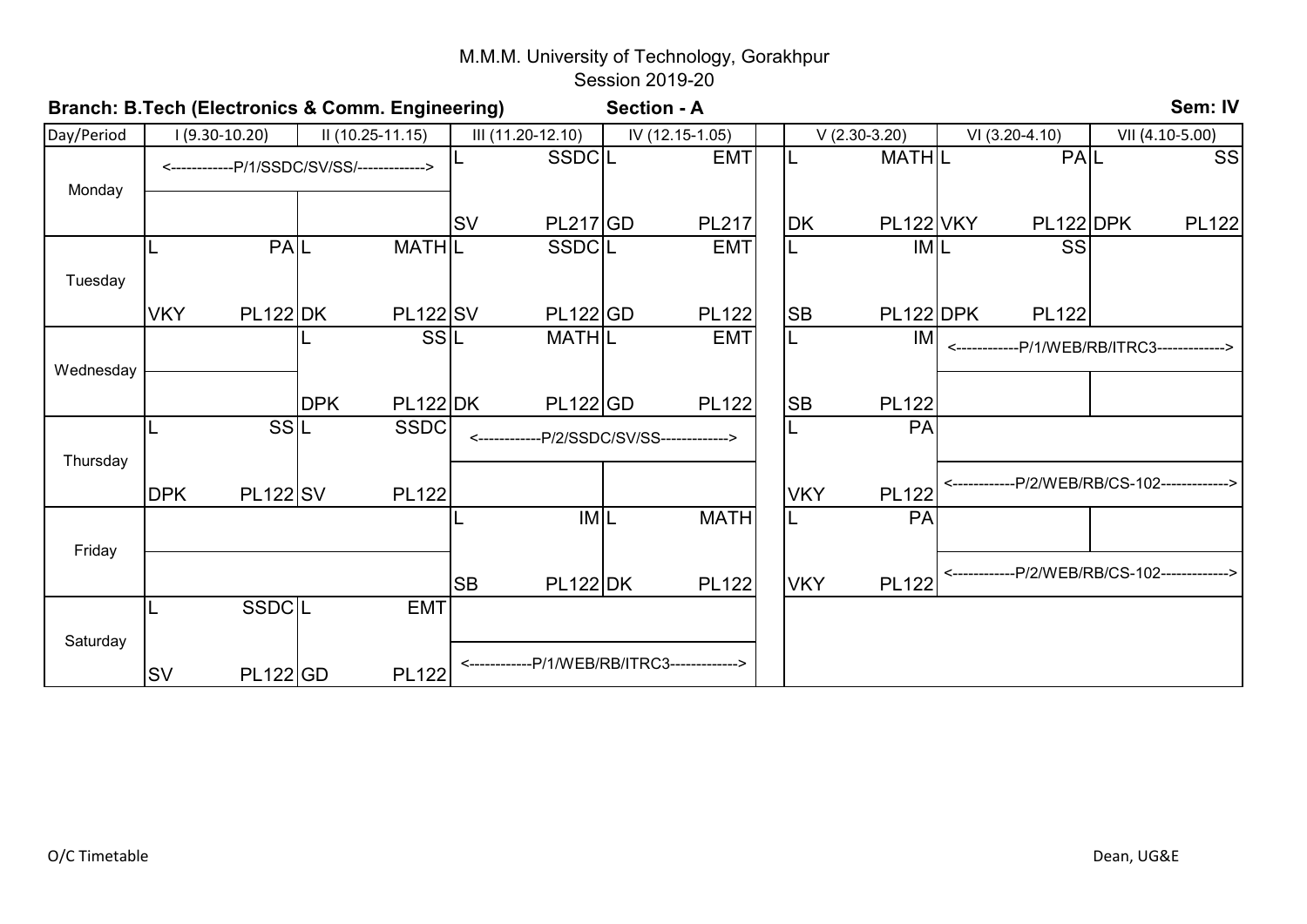| Branch: B.Tech (Electronics & Comm. Engineering) |                                             |                                         |  |                   |           | <b>Section - B</b> |  |                                             |  |            |                | Sem: IV          |              |                                              |  |  |
|--------------------------------------------------|---------------------------------------------|-----------------------------------------|--|-------------------|-----------|--------------------|--|---------------------------------------------|--|------------|----------------|------------------|--------------|----------------------------------------------|--|--|
| Day/Period                                       |                                             | $1(9.30-10.20)$                         |  | $II(10.25-11.15)$ |           | III (11.20-12.10)  |  | IV (12.15-1.05)                             |  |            | $V(2.30-3.20)$ | $VI (3.20-4.10)$ |              | VII (4.10-5.00)                              |  |  |
|                                                  |                                             | <b>SSDCL</b>                            |  | SSIL              |           | <b>EMTIL</b>       |  | IM                                          |  |            | <b>MATH</b>    |                  |              |                                              |  |  |
| Monday                                           |                                             |                                         |  |                   |           |                    |  |                                             |  |            |                |                  |              |                                              |  |  |
|                                                  | <b>VKM</b>                                  | PL122 DPK                               |  | PL122RTK          |           | <b>PL122</b> SB    |  | <b>PL122</b>                                |  | KV         | <b>PL217</b>   |                  |              |                                              |  |  |
|                                                  |                                             | PAL                                     |  | SSIL              |           | SSDCL              |  | <b>EMT</b>                                  |  | L          | <b>MATH</b>    |                  |              | <------------P/2/WEB/RB/CS-111------------>  |  |  |
| Tuesday                                          |                                             |                                         |  |                   |           |                    |  |                                             |  |            |                |                  |              |                                              |  |  |
|                                                  | <b>JA</b>                                   | PL217 DPK                               |  | PL217 VKM         |           | PL217 RTK          |  | <b>PL217</b>                                |  | <b>KV</b>  | <b>PL217</b>   |                  |              |                                              |  |  |
|                                                  |                                             | <b>MATHIL</b>                           |  | SSDCL             |           | <b>EMT</b>         |  |                                             |  | L          | SS             |                  |              | <------------P/1/SSDC/VKM/------------>      |  |  |
| Wednesday                                        |                                             |                                         |  |                   |           |                    |  |                                             |  |            |                |                  |              |                                              |  |  |
|                                                  | <b>KV</b>                                   | PL217 VKM                               |  | PL217 RTK         |           | <b>PL217</b>       |  |                                             |  | <b>DPK</b> | <b>PL217</b>   |                  |              |                                              |  |  |
|                                                  |                                             | <b>IML</b>                              |  | <b>MATH</b>       |           |                    |  |                                             |  | IL         | PAL            |                  | <b>EMT</b>   |                                              |  |  |
| Thursday                                         |                                             |                                         |  |                   |           |                    |  |                                             |  |            |                |                  |              |                                              |  |  |
|                                                  | <b>SB</b>                                   | <b>PL217 KV</b>                         |  | <b>PL217</b>      |           |                    |  |                                             |  | <b>JA</b>  | PL217 RTK      |                  | <b>PL217</b> |                                              |  |  |
|                                                  |                                             | SSDCL                                   |  | SS                |           |                    |  | <------------P/1/WEB/RB/CS-111------------> |  |            | PA             |                  |              | <-------------P/2/WEB/RB/CS-111------------> |  |  |
| Friday                                           |                                             |                                         |  |                   |           |                    |  |                                             |  |            |                |                  |              |                                              |  |  |
|                                                  | <b>VKM</b>                                  | PL122 DPK                               |  | <b>PL122</b>      |           |                    |  |                                             |  | <b>JA</b>  | <b>PL217</b>   |                  |              |                                              |  |  |
|                                                  | <------------P/1/WEB/RB/CS-111------------> |                                         |  |                   |           | PAL                |  | IM                                          |  |            |                |                  |              |                                              |  |  |
| Saturday                                         |                                             | <------------P/2/SSDC/VKM/------------> |  |                   | <b>JA</b> | <b>PL122</b> SB    |  | <b>PL122</b>                                |  |            |                |                  |              |                                              |  |  |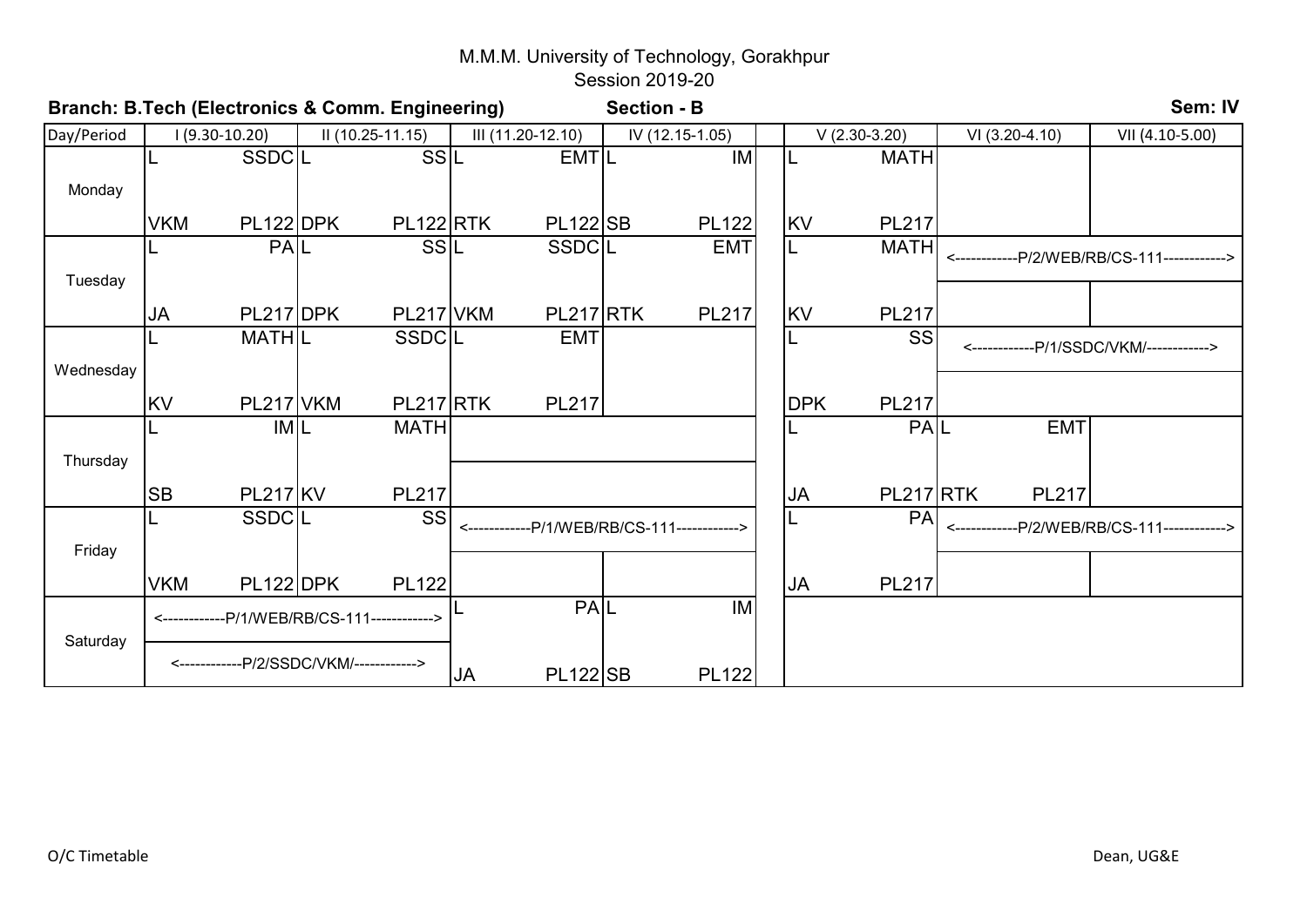| Branch: B.Tech (Electronics & Comm. Engineering) |            |                 |                  |                                             | <b>Section - A</b> |           |                                   |  |                            |            |                  | Sem: VI |                             |  |
|--------------------------------------------------|------------|-----------------|------------------|---------------------------------------------|--------------------|-----------|-----------------------------------|--|----------------------------|------------|------------------|---------|-----------------------------|--|
| Day/Period                                       |            | $1(9.30-10.20)$ | II (10.25-11.15) | III (11.20-12.10)                           |                    |           | IV (12.15-1.05)<br>$V(2.30-3.20)$ |  |                            |            | VI (3.20-4.10)   |         | VII (4.10-5.00)             |  |
|                                                  |            | <b>MPL</b>      | <b>DC</b>        | <------------P/1/MPLAB/MD/------------>     |                    |           |                                   |  |                            |            | <b>DCNIL</b>     |         | <b>MW</b>                   |  |
| Monday                                           |            |                 |                  |                                             |                    |           |                                   |  |                            |            |                  |         |                             |  |
|                                                  | <b>RM</b>  | <b>PL217 DK</b> | <b>PL217</b>     | <-------------P/2/DCLAB/DK/GPM------------> |                    |           |                                   |  |                            | <b>BPP</b> | PL217 SAS        |         | <b>PL217</b>                |  |
|                                                  |            | <b>DCNL</b>     | <b>MPL</b>       |                                             | <b>DCL</b>         |           | <b>VLSI</b>                       |  | <b>MW</b><br>IL            |            |                  |         | -P/1/MWLAB/SAS/-----------> |  |
| Tuesday                                          |            |                 |                  |                                             |                    |           |                                   |  |                            |            |                  |         |                             |  |
|                                                  | <b>BPP</b> | <b>PL218 RM</b> | $PL218$ DK       |                                             | <b>PL218 BK</b>    |           | <b>PL218</b>                      |  | <b>SAS</b><br><b>PL218</b> |            |                  |         |                             |  |
|                                                  |            | <b>VLSI</b>     |                  | <------------P/2/MWLAB/SAS/------------>    |                    |           | <b>DC</b>                         |  |                            |            | <b>DCNL</b>      |         | MP                          |  |
| Wednesday                                        |            |                 |                  |                                             |                    |           |                                   |  |                            |            |                  |         |                             |  |
|                                                  | <b>BK</b>  | <b>PL122</b>    |                  | <------------P/1/DCLAB/DK/GPM------------>  |                    | <b>DK</b> | <b>PL217</b>                      |  |                            | <b>BPP</b> | <b>PL122 RM</b>  |         | <b>PL122</b>                |  |
|                                                  |            | <b>VLSIL</b>    | <b>VLSI</b>      | <------------P/2/MPLAB/MD/------------>     |                    |           |                                   |  |                            |            | <b>DCNL</b>      |         | <b>MW</b>                   |  |
| Thursday                                         |            |                 |                  |                                             |                    |           |                                   |  |                            |            |                  |         |                             |  |
|                                                  | <b>BK</b>  | <b>PL218 BK</b> | <b>PL218</b>     |                                             |                    |           |                                   |  |                            | <b>BPP</b> | <b>PL122</b> SAS |         | <b>PL122</b>                |  |
|                                                  |            | MW <sub>L</sub> | <b>MPL</b>       |                                             | DC                 |           |                                   |  |                            |            |                  |         |                             |  |
| Friday                                           |            |                 |                  |                                             |                    |           |                                   |  |                            |            |                  |         |                             |  |
|                                                  | <b>SAS</b> | <b>PL217 RM</b> | <b>PL217 DK</b>  |                                             | <b>PL217</b>       |           |                                   |  |                            |            |                  |         |                             |  |
|                                                  |            |                 |                  |                                             |                    |           |                                   |  |                            |            |                  |         |                             |  |
| Saturday                                         |            |                 |                  |                                             |                    |           |                                   |  |                            |            |                  |         |                             |  |
|                                                  |            |                 |                  |                                             |                    |           |                                   |  |                            |            |                  |         |                             |  |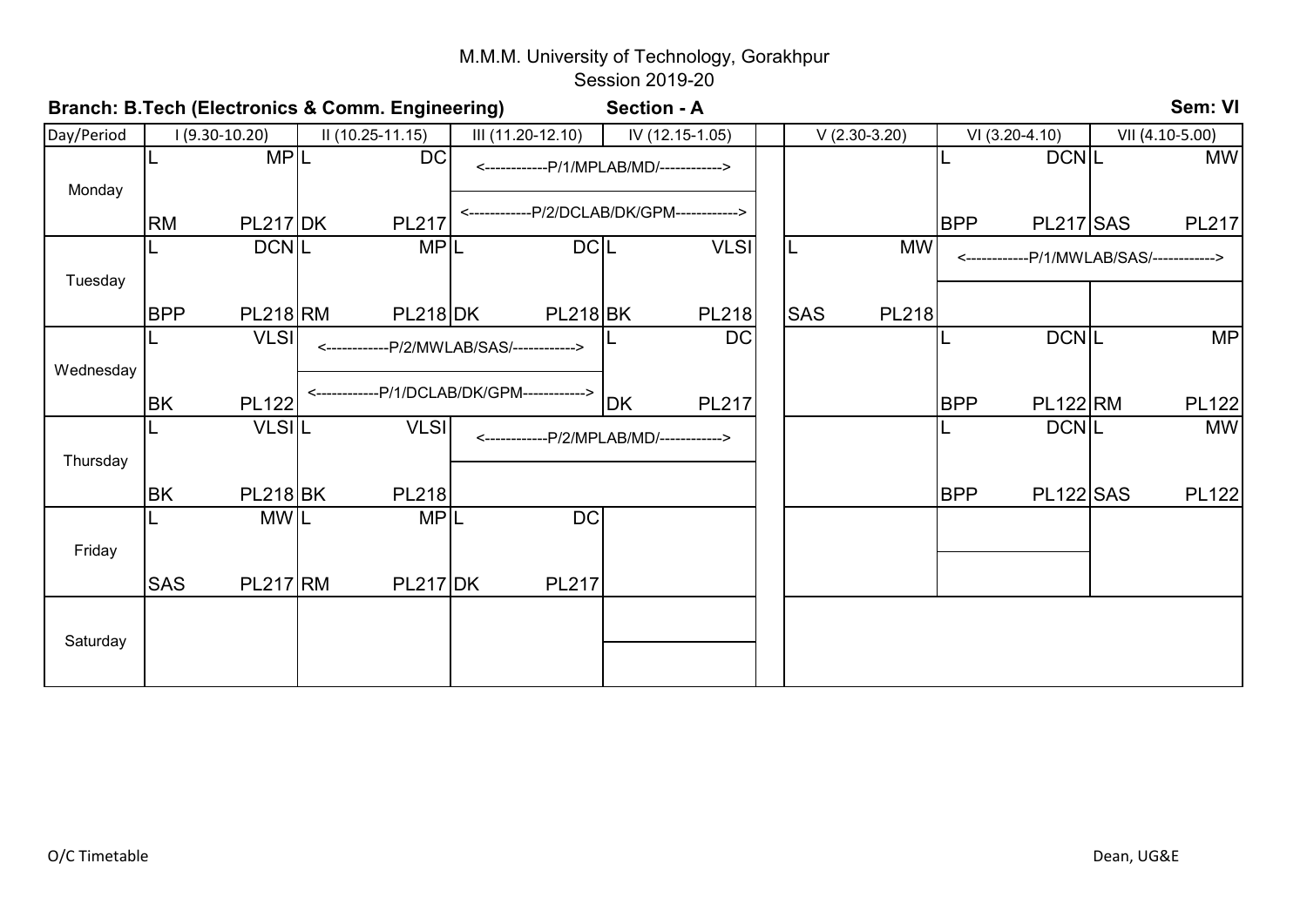|            | Branch: B.Tech (Electronics & Comm. Engineering) |                                          |           |                  |                   |                 |                                           |                 | Sem: VI<br><b>Section - B</b> |            |                |                  |                                          |  |  |  |  |  |
|------------|--------------------------------------------------|------------------------------------------|-----------|------------------|-------------------|-----------------|-------------------------------------------|-----------------|-------------------------------|------------|----------------|------------------|------------------------------------------|--|--|--|--|--|
| Day/Period |                                                  | $(9.30 - 10.20)$                         |           | II (10.25-11.15) | III (11.20-12.10) |                 |                                           | IV (12.15-1.05) |                               |            | $V(2.30-3.20)$ | $VI (3.20-4.10)$ | VII (4.10-5.00)                          |  |  |  |  |  |
|            |                                                  | <b>VLSIL</b>                             |           | <b>MW</b>        |                   |                 |                                           |                 |                               | IL         | <b>MP</b>      |                  |                                          |  |  |  |  |  |
| Monday     |                                                  |                                          |           |                  |                   |                 |                                           |                 |                               |            |                |                  |                                          |  |  |  |  |  |
|            | MK                                               | <b>PL218</b> SAS                         |           | <b>PL218</b>     |                   |                 | <-------------P/2/MWLAB/SAS/------------> |                 |                               | <b>PKP</b> | <b>PL218</b>   |                  |                                          |  |  |  |  |  |
|            |                                                  | <------------P/1/DCLAB/RTK/------------> |           |                  |                   |                 | <------------P/1/MWLAB/SAS/------------>  |                 |                               |            |                |                  |                                          |  |  |  |  |  |
| Tuesday    |                                                  | <------------P/2/MPLAB/PKP/------------> |           |                  |                   |                 |                                           |                 |                               |            |                |                  |                                          |  |  |  |  |  |
|            |                                                  |                                          |           | <b>VLSIL</b>     |                   | <b>DCL</b>      |                                           | <b>MP</b>       |                               | IL         | <b>DCN</b>     |                  | <------------P/2/DCLAB/RTK/------------> |  |  |  |  |  |
| Wednesday  |                                                  |                                          |           |                  |                   |                 |                                           |                 |                               |            |                |                  |                                          |  |  |  |  |  |
|            |                                                  |                                          | <b>MK</b> | PL218RTK         |                   | PL218 PKP       |                                           | <b>PL218</b>    |                               | <b>VKM</b> | <b>PL218</b>   |                  | <------------P/1/MPLAB/PKP/------------> |  |  |  |  |  |
|            |                                                  | <b>DCL</b>                               |           | <b>VLSIL</b>     |                   | <b>MW</b>       |                                           |                 |                               | L          | <b>DCN</b>     |                  |                                          |  |  |  |  |  |
| Thursday   |                                                  |                                          |           |                  |                   |                 |                                           |                 |                               |            |                |                  |                                          |  |  |  |  |  |
|            | <b>RTK</b>                                       | <b>PL218 MK</b>                          |           | <b>PL218</b> SAS |                   | <b>PL218</b>    |                                           |                 |                               | <b>VKM</b> | <b>PL218</b>   |                  |                                          |  |  |  |  |  |
|            |                                                  | <b>MPL</b>                               |           | DC <sub>L</sub>  |                   | <b>DCNL</b>     |                                           | <b>VLSI</b>     |                               | IL.        | <b>MW</b>      |                  |                                          |  |  |  |  |  |
| Friday     |                                                  |                                          |           |                  |                   |                 |                                           |                 |                               |            |                |                  |                                          |  |  |  |  |  |
|            | <b>PKP</b>                                       | PL218RTK                                 |           | PL218 VKM        |                   | <b>PL218 MK</b> |                                           | <b>PL218</b>    |                               | <b>SAS</b> | <b>PL218</b>   |                  |                                          |  |  |  |  |  |
|            |                                                  | <b>MWIL</b>                              |           | <b>DCL</b>       |                   | <b>MPL</b>      |                                           | <b>DCN</b>      |                               |            |                |                  |                                          |  |  |  |  |  |
| Saturday   |                                                  |                                          |           |                  |                   |                 |                                           |                 |                               |            |                |                  |                                          |  |  |  |  |  |
|            | <b>SAS</b>                                       | PL218RTK                                 |           | PL218 PKP        |                   | PL218 VKM       |                                           | <b>PL218</b>    |                               |            |                |                  |                                          |  |  |  |  |  |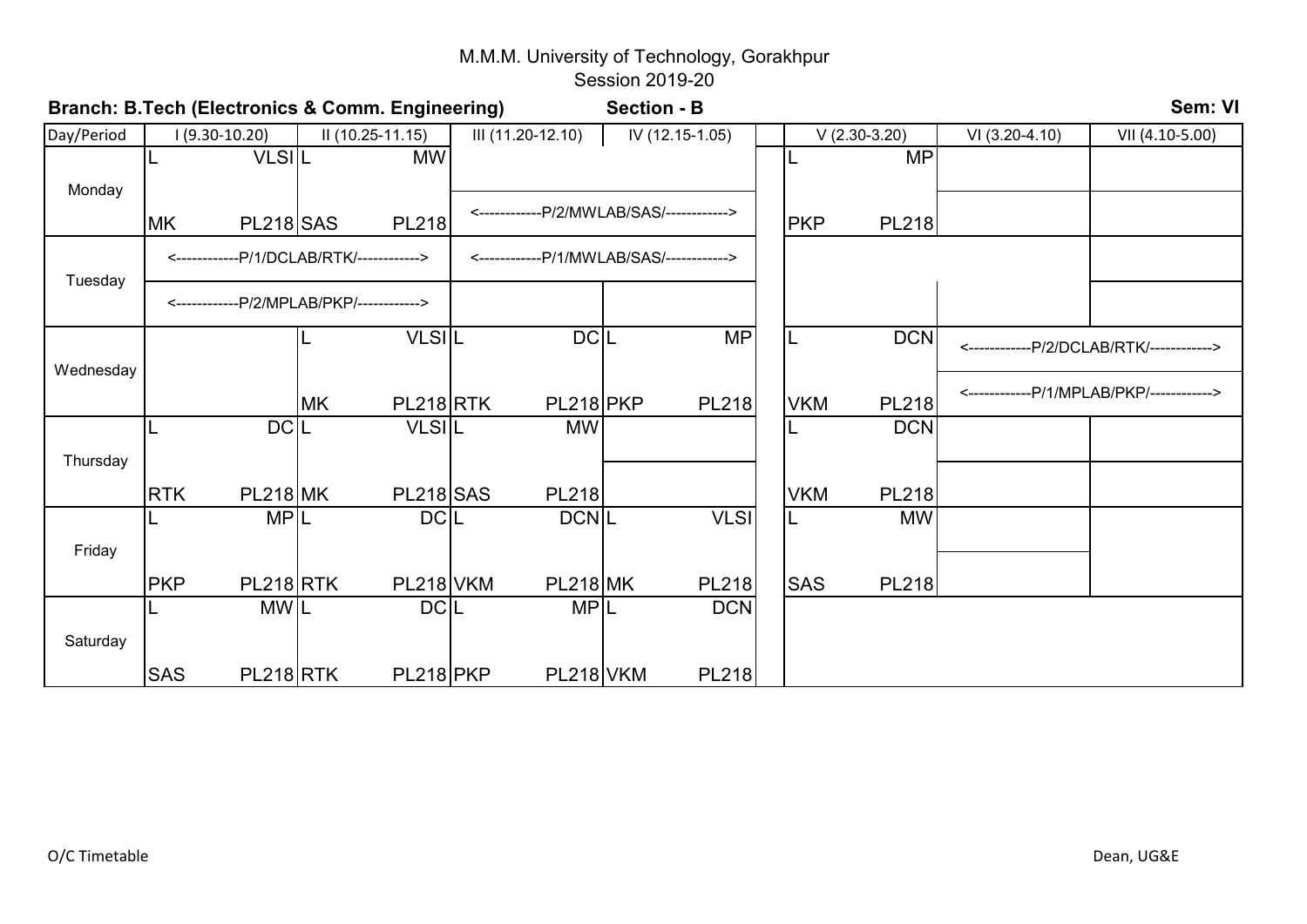|            | Branch: B.Tech (Electronics & Comm. Engineering) |                   |            |                   |             | <b>Section - A</b> |                                            |            |                |                |                 | Sem: VIII    |
|------------|--------------------------------------------------|-------------------|------------|-------------------|-------------|--------------------|--------------------------------------------|------------|----------------|----------------|-----------------|--------------|
| Day/Period | $1(9.30-10.20)$                                  | $II(10.25-11.15)$ |            | III (11.20-12.10) |             |                    | IV (12.15-1.05)                            |            | $V(2.30-3.20)$ | VI (3.20-4.10) | VII (4.10-5.00) |              |
|            |                                                  |                   | <b>OCL</b> |                   | <b>WCL</b>  |                    | <b>RFIC</b>                                |            | <b>OE</b>      |                |                 |              |
| Monday     |                                                  |                   |            |                   |             |                    |                                            |            |                |                |                 |              |
|            |                                                  | <b>GST</b>        |            | EC112 SKS/PR      | $EC112$ RKC |                    | <b>EC112</b>                               |            |                |                |                 |              |
|            |                                                  |                   | <b>OCL</b> |                   | <b>WCL</b>  |                    | <b>RFIC</b>                                |            | <b>OE</b>      |                |                 |              |
| Tuesday    |                                                  |                   |            |                   |             |                    |                                            |            |                |                |                 |              |
|            |                                                  | <b>GST</b>        |            | EC112 SKS/PR      | $EC112$ RKC |                    | <b>EC112</b>                               |            |                |                |                 |              |
|            |                                                  |                   |            |                   | OCIL        |                    | <b>RFIC</b>                                | IL         | <b>OE</b>      |                |                 |              |
| Wednesday  |                                                  |                   |            |                   |             |                    |                                            |            |                |                |                 |              |
|            |                                                  |                   |            | <b>GST</b>        | $EC112$ RKC |                    | <b>EC112</b>                               |            |                |                |                 |              |
|            |                                                  |                   | <b>WC</b>  |                   |             |                    | <------------P/2/WCLAB/PR/VKU------------> |            | <b>OE</b>      |                |                 |              |
| Thursday   |                                                  |                   |            |                   |             |                    |                                            |            |                |                |                 |              |
|            |                                                  | SKS/PR EC112      |            |                   |             |                    |                                            |            |                |                |                 |              |
|            | <------------P/1/WCLAB/PR/VKU------------>       |                   |            |                   |             |                    |                                            |            | OCIL           | <b>RFICL</b>   |                 | <b>WC</b>    |
| Friday     |                                                  |                   |            |                   |             |                    |                                            |            |                |                |                 |              |
|            |                                                  |                   |            |                   |             |                    |                                            | <b>GST</b> | $EC112$ RKC    |                | EC112 SKS/PR    | <b>EC112</b> |
|            |                                                  |                   |            |                   |             |                    |                                            |            |                |                |                 |              |
| Saturday   |                                                  |                   |            |                   |             |                    |                                            |            |                |                |                 |              |
|            |                                                  |                   |            |                   |             |                    |                                            |            |                |                |                 |              |